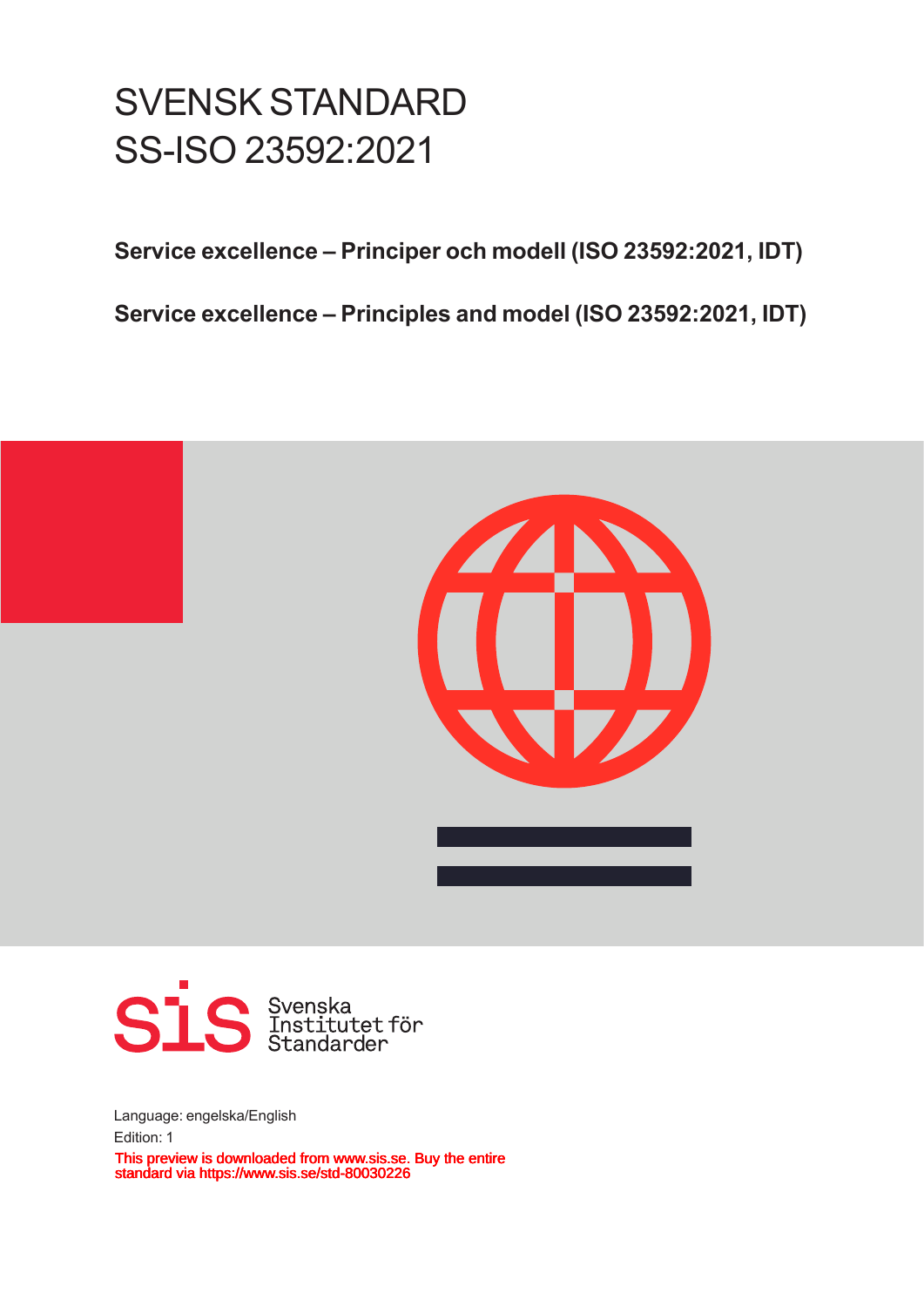

Den här standarden kan hjälpa dig att effektivisera och kvalitetssäkra ditt arbete. SIS har fler tjänster att erbjuda dig för att underlätta tillämpningen av standarder i din verksamhet.

#### **SIS Abonnemang**

Snabb och enkel åtkomst till gällande standard med SIS Abonnemang, en prenumerationstjänst genom vilken din organisation får tillgång till all världens standarder, senaste uppdateringarna och där hela din organisation kan ta del av innehållet i prenumerationen.

#### **Utbildning, event och publikationer**

Vi erbjuder även utbildningar, rådgivning och event kring våra mest sålda standarder och frågor kopplade till utveckling av standarder. Vi ger också ut handböcker som underlättar ditt arbete med att använda en specifik standard.

#### **Vill du delta i ett standardiseringsprojekt?**

Genom att delta som expert i någon av SIS 300 tekniska kommittéer inom CEN (europeisk standardisering) och/eller ISO (internationell standardisering) har du möjlighet att påverka standardiseringsarbetet i frågor som är viktiga för din organisation. Välkommen att kontakta SIS för att få veta mer!

#### **Kontakt**

Skriv till kundservice@sis.se, besök sis.se eller ring 08 - 555 523 10

**© Copyright/Upphovsrätten till denna produkt tillhör Svenska institutet för standarder, Stockholm, Sverige. Upphovsrätten och användningen av denna produkt regleras i slutanvändarlicensen som återfinns på sis.se/slutanvandarlicens och som du automatiskt blir bunden av när du använder produkten. För ordlista och förkortningar se sis.se/ordlista.**

© Copyright Svenska institutet för standarder, Stockholm, Sweden. All rights reserved. The copyright and use of this product is governed by the end-user licence agreement which you automatically will be bound to when using the product. You will find the licence at sis.se/enduserlicenseagreement.

Upplysningar om sakinnehållet i standarden lämnas av Svenska institutet för standarder, telefon 08 - 555 520 00. Standarder kan beställas hos SIS som även lämnar allmänna upplysningar om svensk och utländsk standard.

Standarden är framtagen av kommittén för Kvalitetsledning, SIS/TK 304.

Har du synpunkter på innehållet i den här standarden, vill du delta i ett kommande revideringsarbete eller vara med och ta fram andra standarder inom området? Gå in på www.sis.se - där hittar du mer information.

Fastställd: 2021-07-08 ICS: 03.080.01; 04.080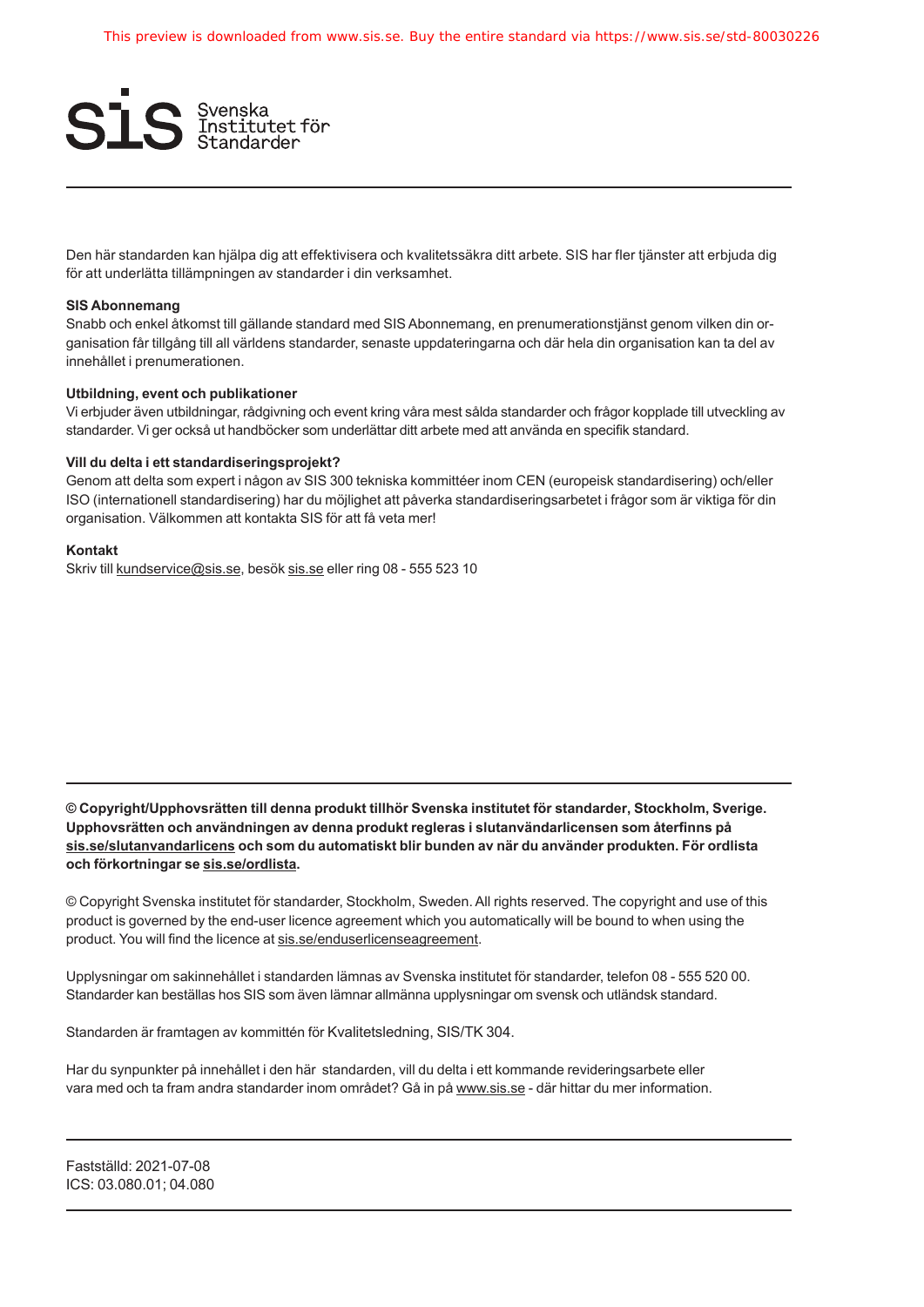This preview is downloaded from www.sis.se. Buy the entire standard via https://www.sis.se/std-80030226



Den internationella standarden ISO 23592:2021 gäller som svensk standard. Detta dokument innehåller den officiella engelska versionen av ISO 23592:2021.

The International Standard ISO 23592:2021 has the status of a Swedish Standard. This document contains the official English version of ISO 23592:2021.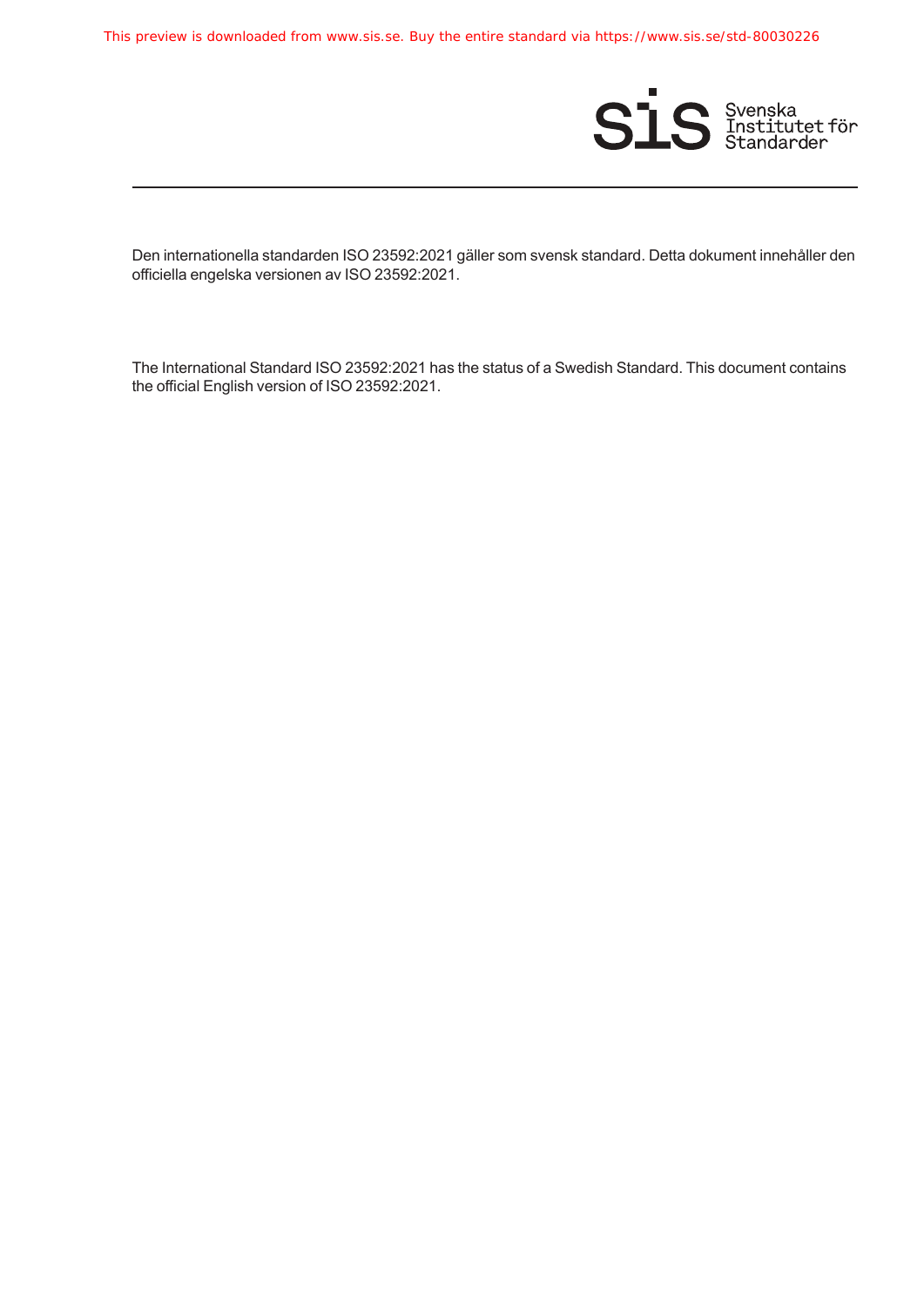

### **LÄSANVISNINGAR FÖR STANDARDER**

I dessa anvisningar behandlas huvudprinciperna för hur regler och yttre begränsningar anges i standardiseringsprodukter.

#### **Krav**

Ett krav är ett uttryck i ett dokuments innehåll som anger objektivt verifierbara kriterier som ska uppfyllas och från vilka ingen avvikelse tillåts om efterlevnad av dokumentet ska kunna åberopas. Krav uttrycks med hjälpverbet ska (eller ska inte för förbud).

#### **Rekommendation**

En rekommendation är ett uttryck i ett dokuments innehåll som anger en valmöjlighet eller ett tillvägagångssätt som bedöms vara särskilt lämpligt utan att nödvändigtvis nämna eller utesluta andra. Rekommendationer uttrycks med hjälpverbet bör (eller bör inte för avrådanden).

#### **Instruktion**

Instruktioner anges i imperativ form och används för att ange hur något görs eller utförs. De kan underordnas en annan regel, såsom ett krav eller en rekommendation. De kan även användas självständigt, och är då att betrakta som krav.

#### **Förklaring**

En förklaring är ett uttryck i ett dokuments innehåll som förmedlar information. En förklaring kan uttrycka tillåtelse, möjlighet eller förmåga. Tillåtelse uttrycks med hjälpverbet får (eller motsatsen behöver inte). Möjlighet och förmåga uttrycks med hjälpverbet kan (eller motsatsen kan inte).

#### **READING INSTRUCTIONS FOR STANDARDS**

These instructions cover the main principles for the use of provisions and external constraints in standardization deliverables.

#### **Requirement**

A requirement is an expression, in the content of a document, that conveys objectively verifiable criteria to be fulfilled, and from which no deviation is permitted if conformance with the document is to be claimed. Requirements are expressed by the auxiliary shall (or shall not for prohibition).

#### **Recommendation**

A recommendation is an expression, in the content of a document, that conveys a suggested possible choice or course of action deemed to be particularly suitable, without necessarily mentioning or excluding others. Recommendations are expressed by the auxiliary should (or should not for dissuasion).

#### **Instruction**

An instruction is expressed in the imperative mood and is used in order to convey an action to be performed. It can be subordinated to another provision, such as a requirement or a recommendation. It can also be used independently and is then to be regarded as a requirement.

#### **Statement**

A statement is an expression, in the content of a document, that conveys information. A statement can express permission, possibility or capability. Permission is expressed by the auxiliary may (its opposite being need not). Possibility and capability are expressed by the auxiliary can (its opposite being cannot).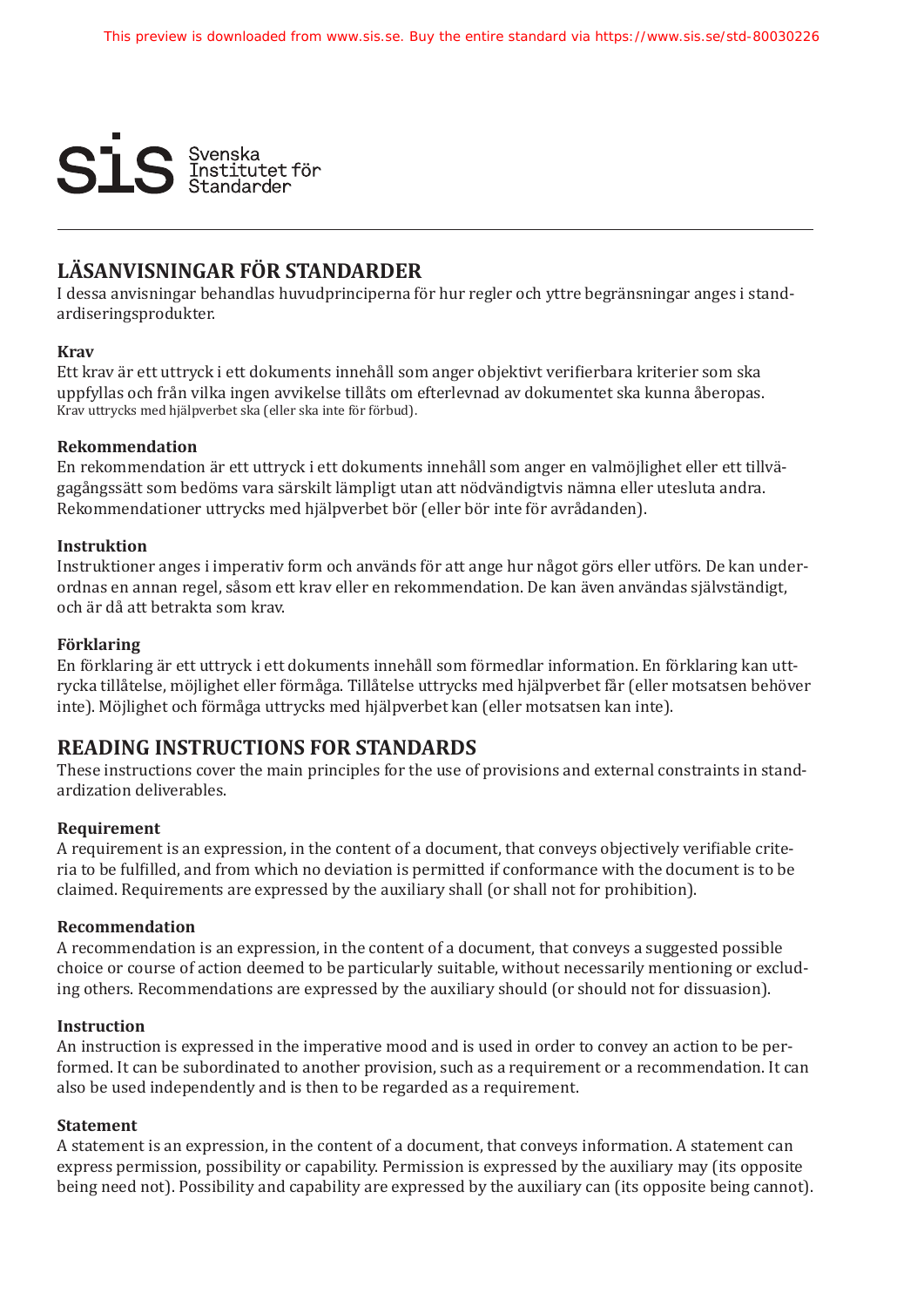## **Contents**

| 2                       |                          |                                                                      |                                                                        |  |
|-------------------------|--------------------------|----------------------------------------------------------------------|------------------------------------------------------------------------|--|
| 3                       |                          |                                                                      |                                                                        |  |
| $\overline{\mathbf{4}}$ |                          |                                                                      |                                                                        |  |
| 5                       |                          |                                                                      |                                                                        |  |
| 6                       |                          |                                                                      |                                                                        |  |
|                         | 7.1<br>7.2<br>7.3<br>7.4 | 7.1.1<br>7.1.2<br>7.2.1<br>7.2.2<br>7.3.1<br>7.3.2<br>7.3.3<br>7.4.1 | Managing customer-experience-related efficient and effective processes |  |
|                         |                          | 7.4.2                                                                |                                                                        |  |
|                         |                          |                                                                      |                                                                        |  |

Page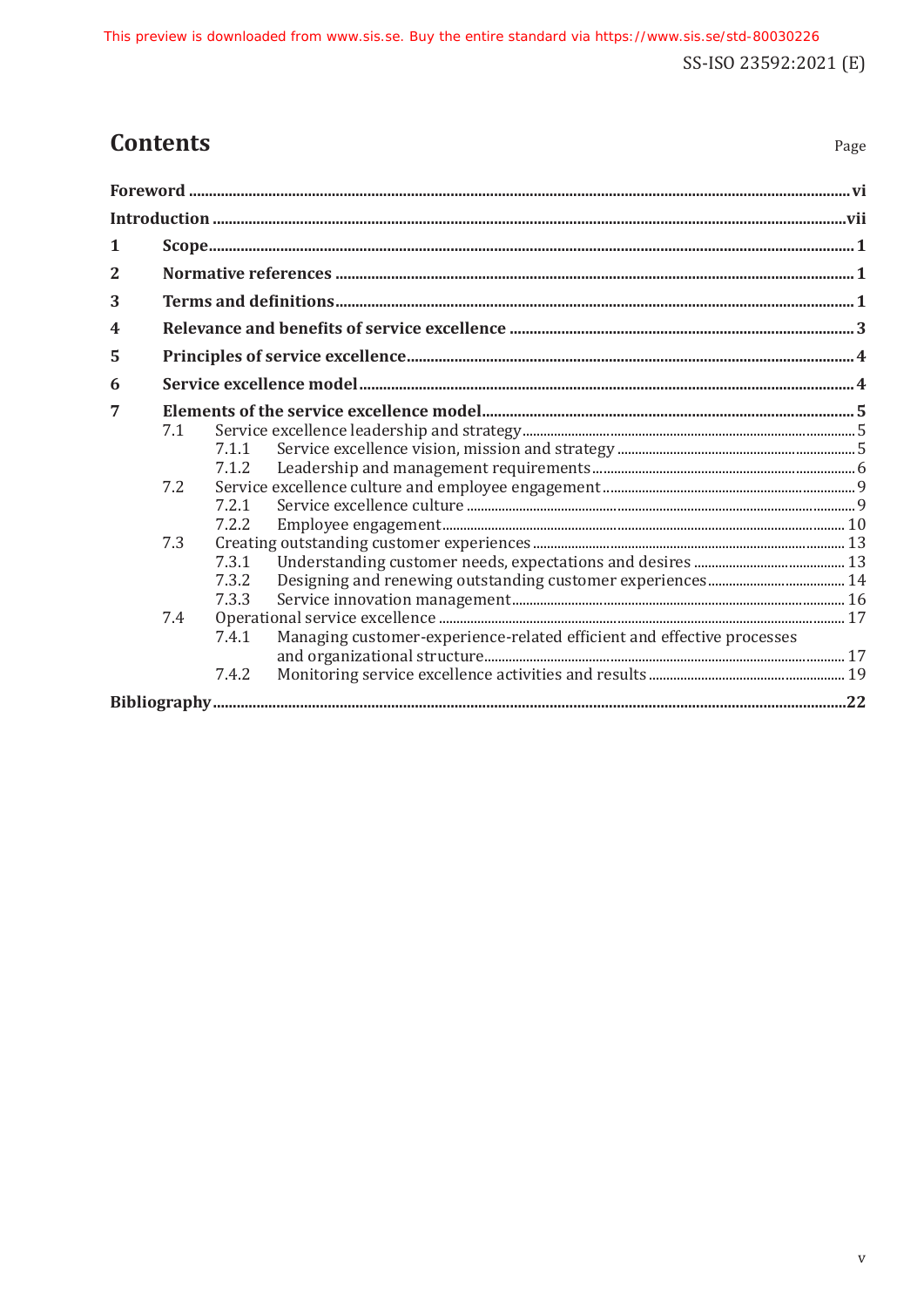SS-ISO 23592:2021 (E) This preview is downloaded from www.sis.se. Buy the entire standard via https://www.sis.se/std-80030226

## <span id="page-5-0"></span>**Foreword**

ISO (the International Organization for Standardization) is a worldwide federation of national standards bodies (ISO member bodies). The work of preparing International Standards is normally carried out through ISO technical committees. Each member body interested in a subject for which a technical committee has been established has the right to be represented on that committee. International organizations, governmental and non-governmental, in liaison with ISO, also take part in the work. ISO collaborates closely with the International Electrotechnical Commission (IEC) on all matters of electrotechnical standardization.

The procedures used to develop this document and those intended for its further maintenance are described in the ISO/IEC Directives, Part 1. In particular, the different approval criteria needed for the different types of ISO documents should be noted. This document was drafted in accordance with the editorial rules of the ISO/IEC Directives, Part 2 (see [www.iso.org/directives\)](https://www.iso.org/directives-and-policies.html).

Attention is drawn to the possibility that some of the elements of this document may be the subject of patent rights. ISO shall not be held responsible for identifying any or all such patent rights. Details of any patent rights identified during the development of the document will be in the Introduction and/or on the ISO list of patent declarations received (see [www.iso.org/patents](https://www.iso.org/iso-standards-and-patents.html)).

Any trade name used in this document is information given for the convenience of users and does not constitute an endorsement.

For an explanation of the voluntary nature of standards, the meaning of ISO specific terms and expressions related to conformity assessment, as well as information about ISO's adherence to the World Trade Organization (WTO) principles in the Technical Barriers to Trade (TBT), see [www.iso](https://www.iso.org/foreword-supplementary-information.html) [.org/iso/foreword.html](https://www.iso.org/foreword-supplementary-information.html).

This document was prepared by Technical Committee ISO/TC 312, *Excellence in service*.

Any feedback or questions on this document should be directed to the user's national standards body. A complete listing of these bodies can be found at [www.iso.org/members.html.](https://www.iso.org/members.html)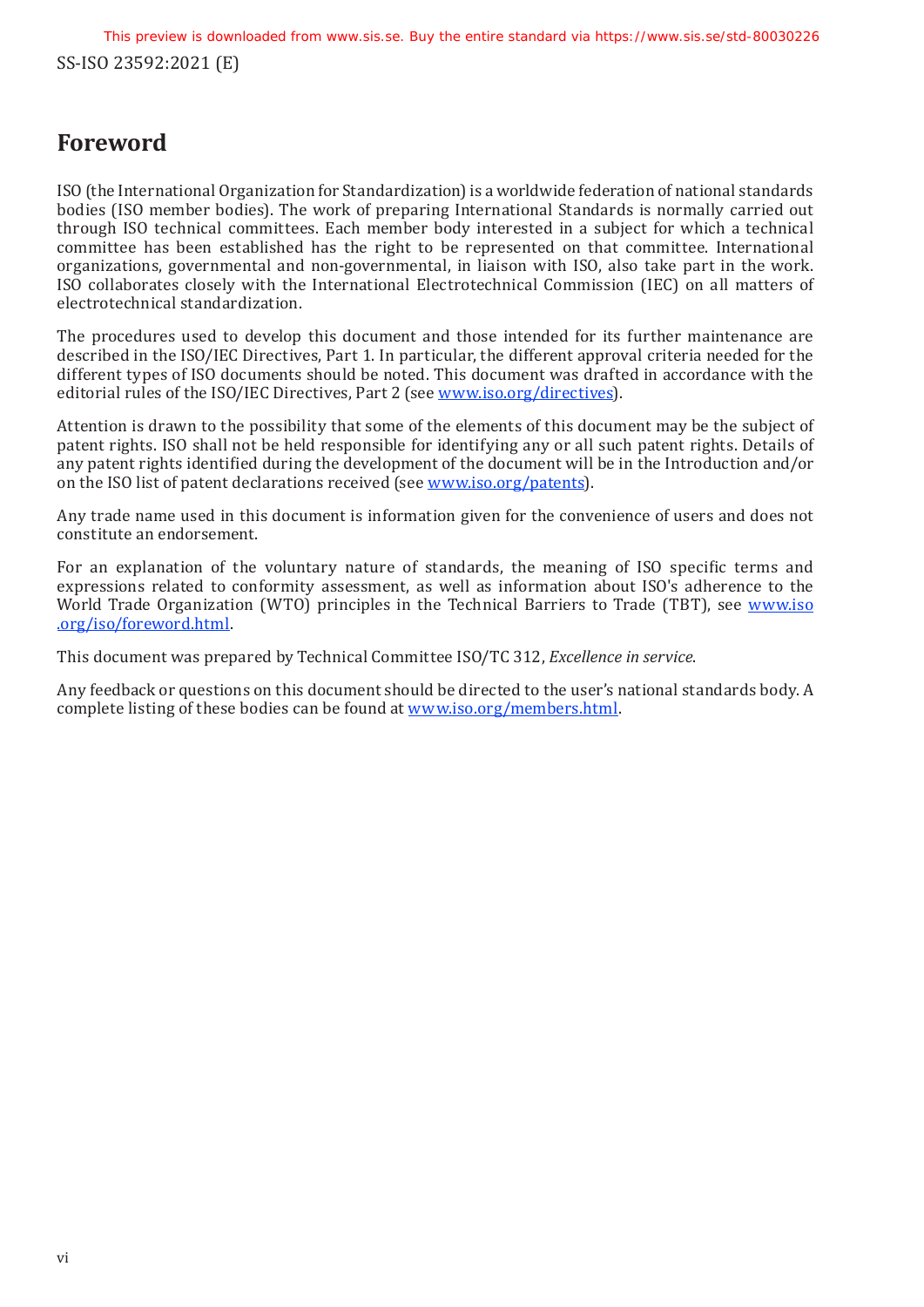## <span id="page-6-0"></span>**Introduction**

Customer expectations in today's competitive world have changed and are constantly evolving. Today, globalization and digitalization and the increased variety of products and services allow customers more freedom of choice. Every purchase and customer contact is a moment of truth.

Organizations often claim they put the customer at the centre of their business. However, in competitive markets it is essential to manage the whole organization around the customer and the experience offered. Organizations that do this will flourish. The optimal delivery of customer satisfaction can no longer be achieved by the offering of basic products and services expected by the customer. To be successful and to stay ahead of competitors, it is essential to delight customers by providing outstanding and differentiating experiences. This is the objective of service excellence.

This document describes the principles, elements and sub-elements for creating outstanding customer experiences. The basic foundations of implementing service excellence are the two lower levels of the service excellence pyramid (see [Figure](#page-7-0) 1). Levels 1 and 2 are about meeting the expectations of customers and fulfilling the promises. They lead to customer satisfaction. The core service proposition (Level 1) is perceived by customers as delivering on promises. The customer feedback management (Level 2) results in dealing well with problems and queries. These are described in International Standards such as ISO 9001, ISO 10002 and ISO/IEC 20000-1. This document deals with the upper levels:

- individual excellent service provision (Level 3);
- surprisingly excellent service provision (Level 4).

These two levels create an emotional connection with the customer and lead to customer delight. The impact for the business is a strong brand image and attractiveness to new and existing customers as well as competitive differentiation.

Individual excellent service provision (Level 3) results in service that is perceived by customers as warm, genuine, personalized, tailor-made and value-creating. The customer experiences an emotional reaction by feeling valued.

Surprisingly excellent service provision (Level 4) results in service that is tailor-made and leads to emotions of surprise and joy. It is delivered by exceeding customer expectations. This can be achieved by delivering unexpected outstanding customer experiences. However, various approaches can be used to achieve customer delight.

The service excellence pyramid should be used to explain to managers and employees why an organization has to focus on both fulfilling the promises (Levels 1 and 2) and exceeding customer expectations by delivering excellent services (Levels 3 and 4).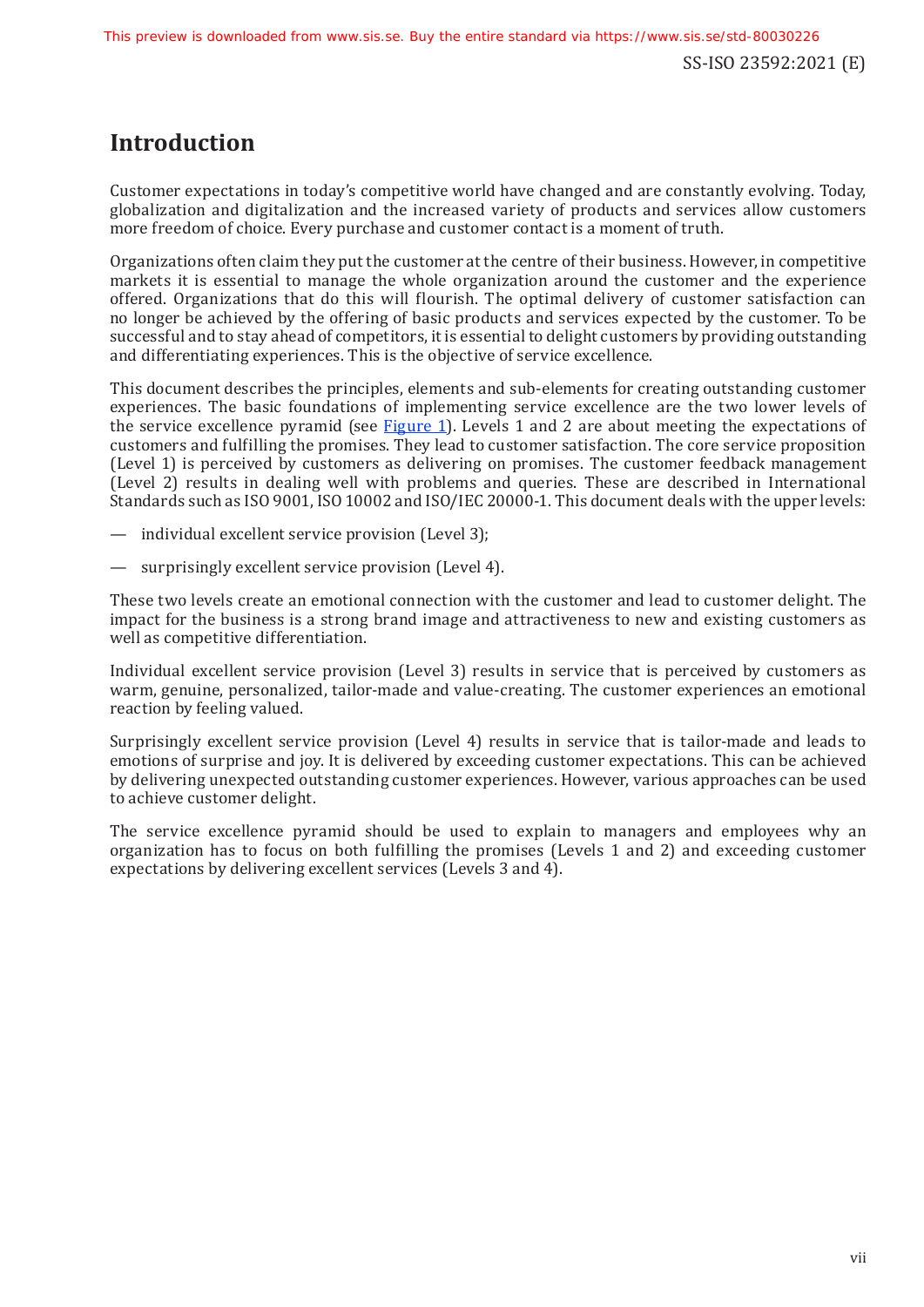SS-ISO 23592:2021 (E) This preview is downloaded from www.sis.se. Buy the entire standard via https://www.sis.se/std-80030226



<span id="page-7-0"></span>**Figure 1 — Service excellence pyramid**

This document defines the essential terms, describes relevant principles and builds up a model of service excellence. It delivers an all-embracing framework for further documents to deal with essential elements of the service excellence model in more detail:

- ISO/TS 240821) offers principles, and activities of designing excellent services. It specifies the elements of the dimension "creating outstanding customer experiences" of the service excellence model. Thus, it is related to **7.3** of this document.
- ISO/TS 236862) provides an appropriate set of internal and external metrics and methods that can be used to measure service excellence performance, particularly the influencers and substantial effects of outstanding customer experiences and customer delight. It covers all the dimensions of the service excellence model. Thus, it is related to 7.4 of this document.

<sup>1)</sup> Under preparation. Stage at the time of publication: ISO/PRF TS 24082:2021.

<sup>2)</sup> Under preparation. Stage at the time of publication: ISO/WD TS 23686:2021.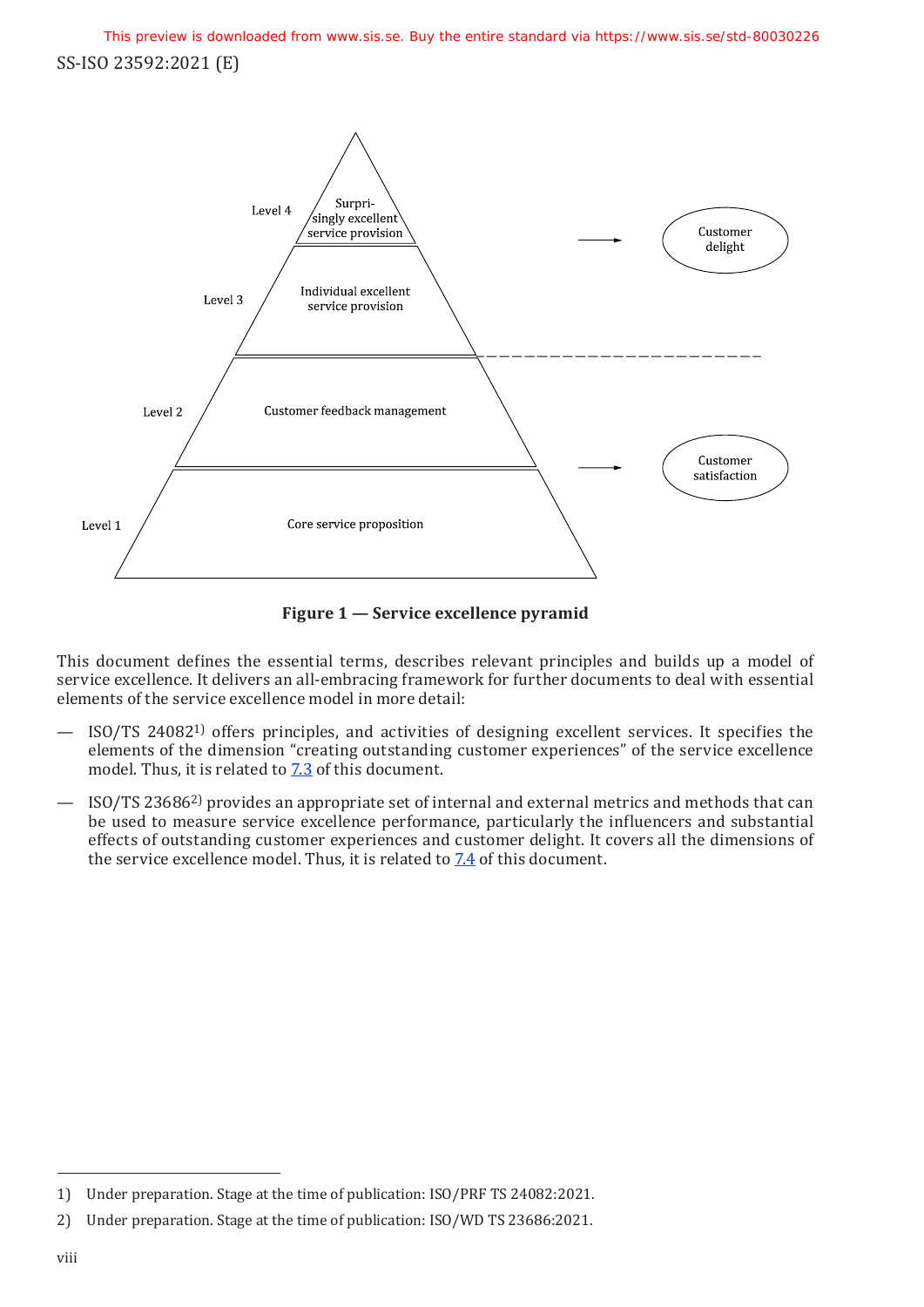## **Service excellence — Principles and model**

### <span id="page-8-0"></span>**1 Scope**

This document specifies service excellence terminology, principles and model to achieve outstanding customer experience and sustainable customer delight. It does not focus on the provision of basic customer service but on the provision of excellent service.

This document applies to all organizations delivering services, such as commercial organizations, public services and not-for-profit organizations.

#### <span id="page-8-1"></span>**2 Normative references**

There are no normative references in this document.

#### <span id="page-8-2"></span>**3 Terms and definitions**

For the purposes of this document, the following terms and definitions apply.

ISO and IEC maintain terminological databases for use in standardization at the following addresses:

- ISO Online browsing platform: available at [https://www.iso.org/obp](https://www.iso.org/obp/ui)
- IEC Electropedia: available at<http://www.electropedia.org/>

#### **3.1**

#### **service excellence**

capabilities of an organization to consistently deliver excellent services

Note 1 to entry: Capabilities reflect the four dimensions and nine elements of the service excellence model and their interplay.

#### **3.2**

#### **excellent service**

output of an organization with a high level of service provision performed between the organization and the customer to achieve outstanding customer experiences that lead to customer delight

Note 1 to entry: Examples of a high level of service provision are individual excellent service provision (Level 3) and surprisingly excellent service provision (Level 4) in the service excellence pyramid.

#### **3.3**

#### **co-creation**

active involvement of stakeholders in service design, delivery and innovation

#### **3.4**

#### **customer**

person or organization that can or does receive a product or a service that is intended for or required by the person or organization

EXAMPLE Consumer, client, end-user, patient, beneficiary and purchaser.

Note 1 to entry: A customer can be internal or external to the organization.

[SOURCE: ISO 9000:2015, 3.2.4, modified]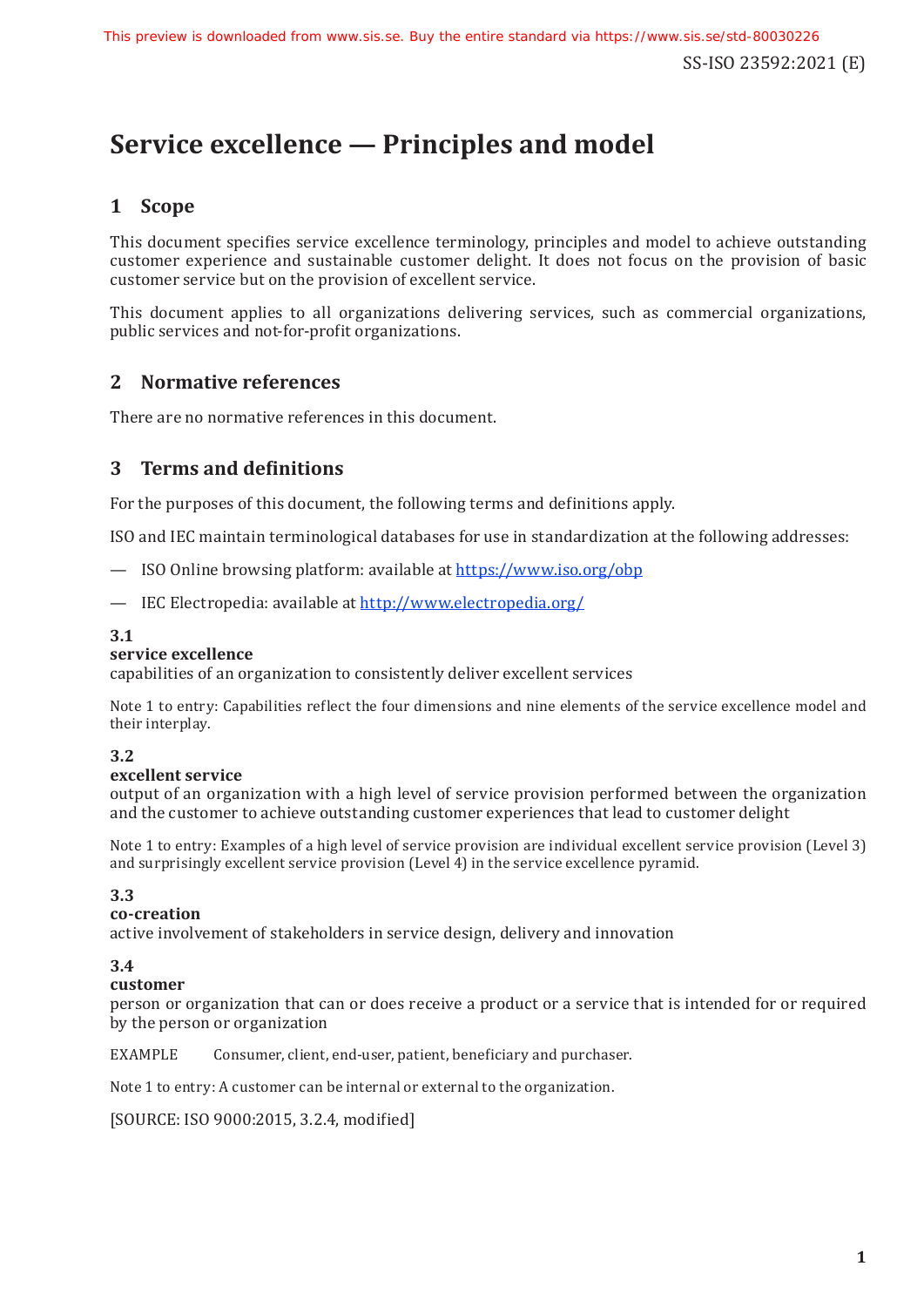This preview is downloaded from www.sis.se. Buy the entire standard via https://www.sis.se/std-80030226

SS-ISO 23592:2021 (E)

#### **3.5**

#### **customer delight**

positive emotions experienced by the customer derived from either an intense feeling of being highly valued or by expectations being exceeded, or both

Note 1 to entry: Further emotions like surprise can intensify felt customer delight.

#### **3.6**

#### **customer experience**

perception by a customer about their interaction with an organization, its products or services

Note 1 to entry: An interaction is related to a customer journey or the whole relationship with an organization, its products, systems, services or related networks. Interaction can be directly related or indirectly related to the organization. If a customer uses a product, system or service it can be referred to as a user experience for each interaction.

#### **3.7**

#### **outstanding customer experience**

significantly better than usual customer experience

#### **3.8**

#### **customer journey**

series or sum of customer experiences when engaging with an organization, its products or services

Note 1 to entry: "Series" is based on processes; "sum" is based on results.

#### **3.9**

#### **satisfaction**

perception of the degree to which expectations have been fulfilled

[SOURCE: ISO 9000:2015, 3.9.2, modified]

#### **3.10**

#### **service**

output of an organization with at least one activity necessarily performed between the organization and the customer

[SOURCE: ISO 9000:2015, 3.7.7, modified]

#### **3.11**

#### **service provision**

delivery and management of a service

[SOURCE: ISO 41011:2017, 3.1.2, modified]

#### **3.12**

#### **service excellence vision**

future aspiration of an organization for achieving service excellence

#### **3.13**

#### **service excellence mission**

commitment of an organization on how to achieve the service excellence vision

#### **3.14**

#### **service excellence strategy**

translation of the service excellence vision and mission into solid principles, objectives and actions in order to realize the goals